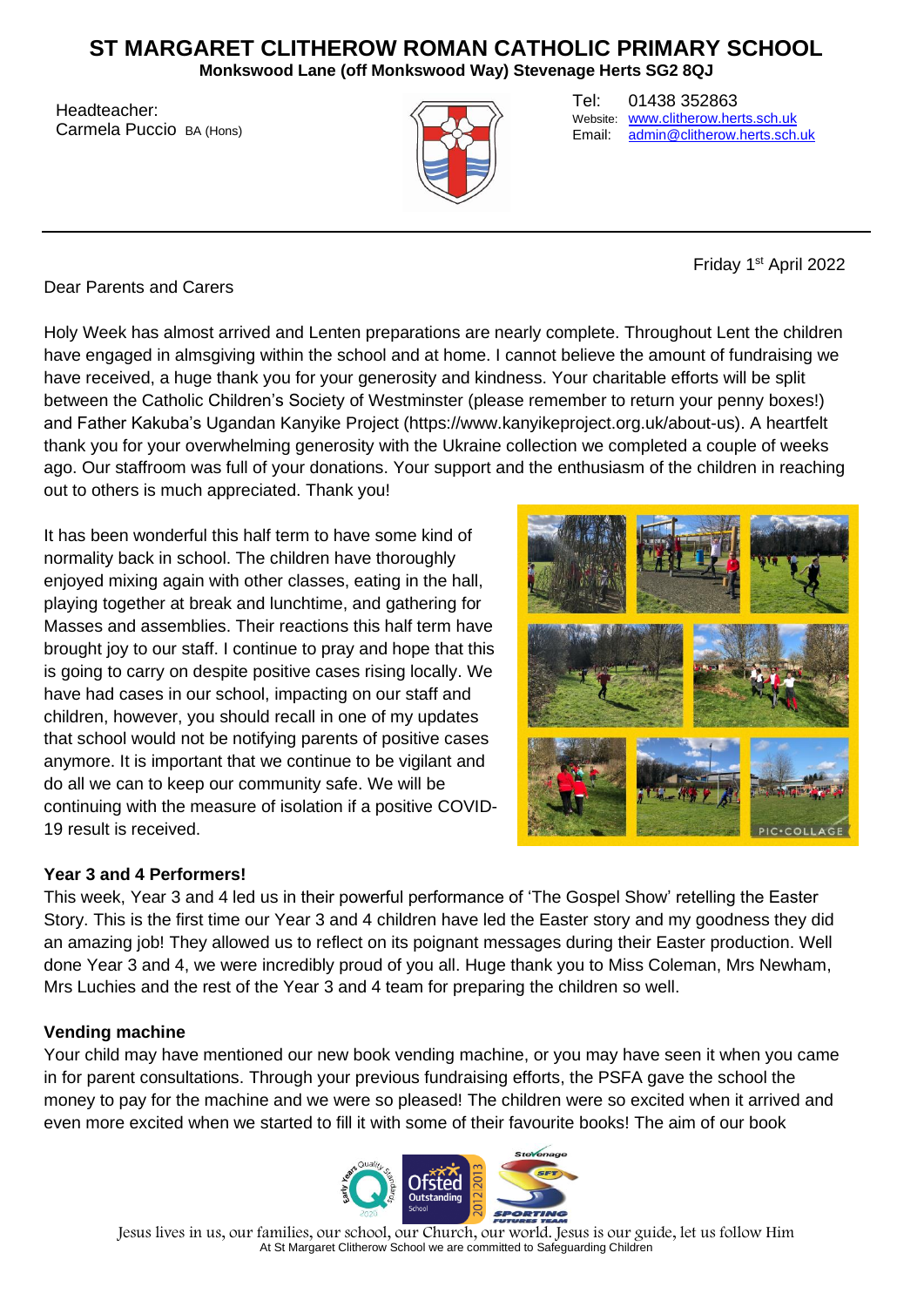vending machine is to encourage a further love for reading in our school. Every child will be given the opportunity each half term to win a token to 'spend' in the machine on a book of their choice to keep. We cannot wait to start using the machine after Easter. Your children will be told how they can be in with a chance of winning a token each half term.

Some highlights this term:

- Museum visits
- Netball and football clubs and matches restarting
- Year 1 visit to our local post-box
- Reception class visit to Stevenage Library
- Worked our way through an outbreak after Christmas!
- Whole school science workshops and circus skills day
- World Book Day and NSPCC Number Day celebrations
- Year 5 and 6 Ash Wednesday Mass (first Mass in 2 years!) and distribution of ashes to all classes
- Junior Lenten Mass followed by confession
- Year 5 maths challenge
- Various sponsored class events
- Caritas Ambassadors introduced in Year 5
- Feeling Good Week
- PSFA's Mother's Day gift sale in school

## **Parent consultations**



It was lovely to see so many of you at our Parent Consultations this week. We have missed meeting with you face to face to celebrate your children's good work. For some parents, this was the first time they had set foot in the school building! Along with the Governors, I enjoyed talking to you all about the achievements of your children and other important school matters. Please remember that no problem is ever too big or too small to be discussed! This is something that we always try to reinforce with the children. It is, however, just as true for all of us. Please do come in to talk to us if you have any concerns. Often an early chat prevents small worries from becoming big worries. Remember, we can't act if we don't know! In the first instance, a discussion with the class teacher may help, either via a telephone call after school or simply popping in at the end of the day. Longer appointments can be arranged via the office where necessary.

## **Summer Term School Trips**

School trips have all been booked. As always, much of the expense in putting on such trips is the cost of the coach hire. With increasing fuel costs, the coach company prices have increased significantly this year. We always 'shop around' and we get the best quote for the trip. We rely heavily upon your donations to make these trips go ahead. Thank you for paying promptly! Please note that should sufficient funds not be available to cover the cost of a trip, visits may have to be cancelled. Please help us by letting us know early if you anticipate a problem. There are occasions when we may be able to offer assistance providing we know in advance – please pop into the office and ask to speak with me or call if this is the case.

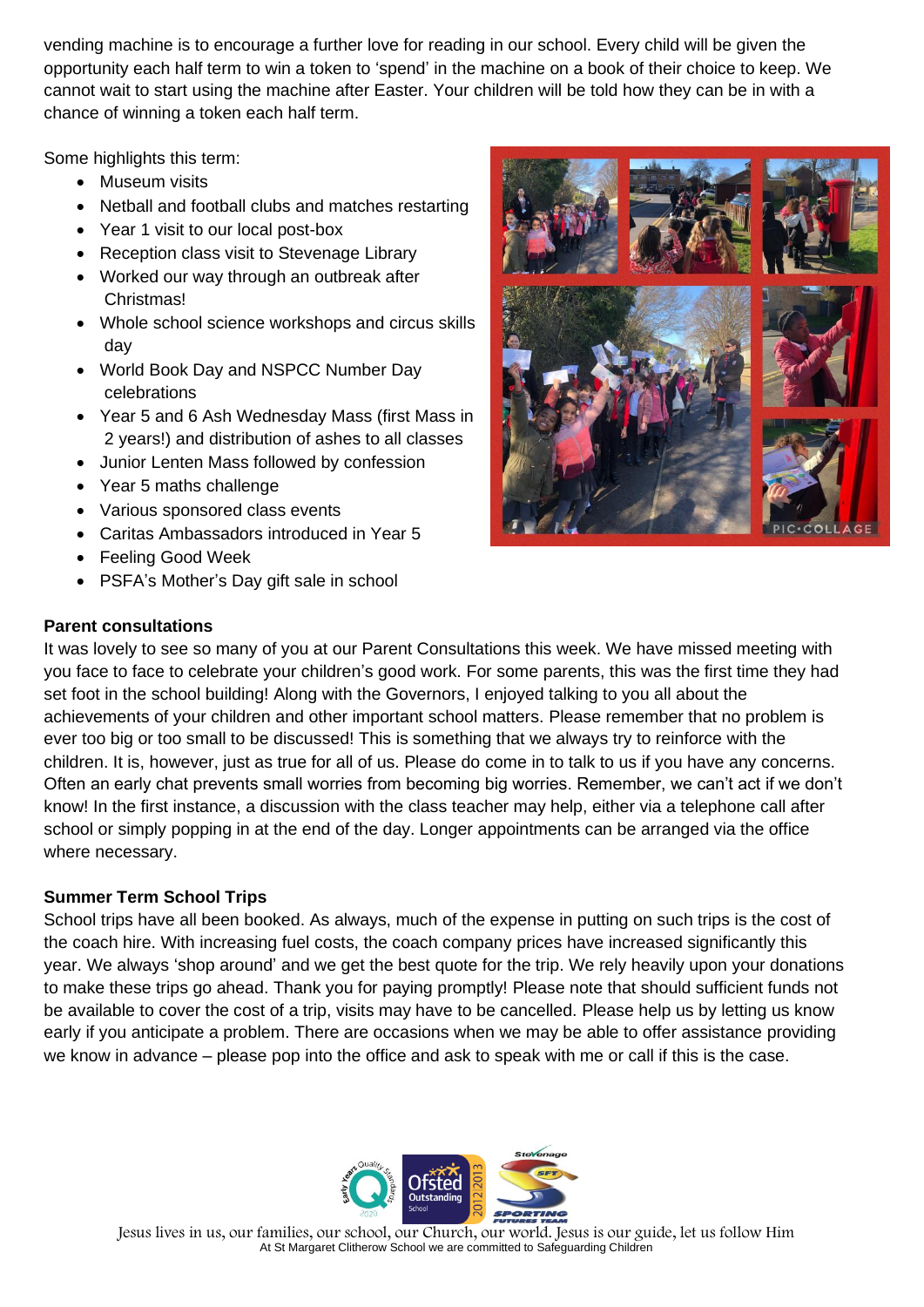#### **Message from the Governors**

*It was fantastic for governors to engage with parents this week. We are always available and warmly welcome any feedback.* 

*The Governing Body will have a vacancy for a Parent Governor in the summer term. Anyone wishing to learn more about what this involves, please contact our clerk at clerk@clitherow.herts.sch.uk. Further details on the process, including nominations and how to vote, will be sent in due course.*

*Governors continue to engage with the Diocese of Westminster regarding academies and hope to be able to update you in the summer term as to our progress. In the meantime, please email any questions you may have to academies@clitherow.herts.sch.uk* 

*We know you will join us in thanks Miss Puccio and the whole team for their work this term. We look forward to the summer term*

*Wishing you and your families a safe and happy Easter break SMC Governing Body* 

## **Free School Meals**

If your situation has changed, or you think you may be eligible for free school meals, please visit [https://www.hertfordshire.gov.uk/services/schools-and](https://www.hertfordshire.gov.uk/services/schools-and-education/at-school/free-school-meals/free-school-meals.aspx)[education/at-school/free-school-meals/free-school](https://www.hertfordshire.gov.uk/services/schools-and-education/at-school/free-school-meals/free-school-meals.aspx)[meals.aspx](https://www.hertfordshire.gov.uk/services/schools-and-education/at-school/free-school-meals/free-school-meals.aspx) The application takes a couple of minutes to complete. Please do notify the school if you are eligible. Even if your child is in a class (Reception – Year 2) that receives a Government funded free school meal, it is still worth making an application as the school receives additional funding.

I hope your holiday will be blessed with special family moments as we reflect on the joy of the Risen Christ at Easter. Wishing you all a holy Easter! We look forward to welcoming back all our children on Tuesday 19<sup>th</sup> April.



## *Loving God,*

*We pray for the people of Ukraine, for all those suffering or afraid, that you will be close to them and protect them. We pray for world leaders, for compassion, strength and wisdom to guide their choices. We pray for the world that in this moment of crisis, we may reach out in solidarity to our brothers and sisters in need. May we walk in your ways so that peace and justice become a reality for the people of Ukraine and for all the world. Amen.*

God Bless

Chucis

Miss Puccio Headteacher